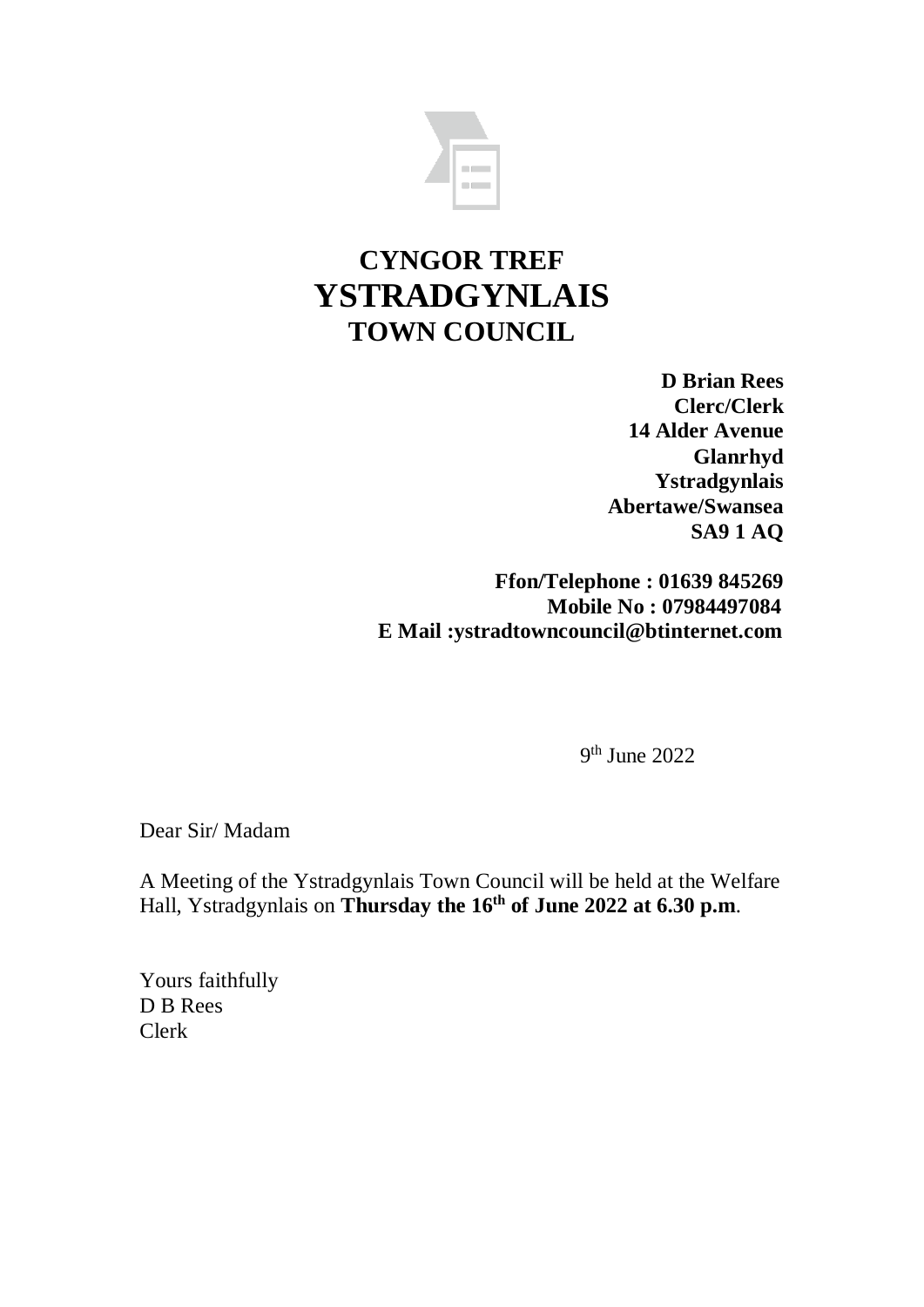#### To All Council Members

#### **AGENDA**

- **1.** Apologies for Absence**.**
- **2.** Declarations of Interest.
- **3.** To confirm as an accurate record and sign the Minutes of the Annual and Ordinary Meetings of the  $19<sup>th</sup>$  of May 2022 (copy attached)
- **4.** Matters Arising from the Minutes.
- **5.** Payment of Accounts (to follow)
- **6.** To consider financial assistance applications (Summary attached)
- **7.** To appoint a Council Member to the Casual Vacancy in the Abercrave Ward (Expression of Interest attached)
- **8.** To appoint L.A. Representative Governors to the following Schools :-
	- 1. Ysgol y Cribarth Abercrave Ward
	- 2. Ysgol Bro Tawe Ynyscedwyn Ward
- **9.** To appoint representatives to the Management Sub Committee for Cwmtwrch and Abercrave Wards
- **10.** To receive an update from the Cwmtwrch Welfare Hall regarding its financial position (attached)
- **11.** To receive documentation regarding the financial and charitable status of the Ystradgynlais Community Centre (to follow)
- **12.** Correspondence (attached and any other as raised at the meeting)
	- Ystradgynlais Amenity and Convenience Application
	- Local Places for Nature via Cllr Millington
	- Woodland Creation
	- Coronation Park Jubilee Project Heritage Soc.
	- Town Council Insurance Policy
	- Permission Request Friends of Diamond Park
	- Diamond Park Land Enquiries